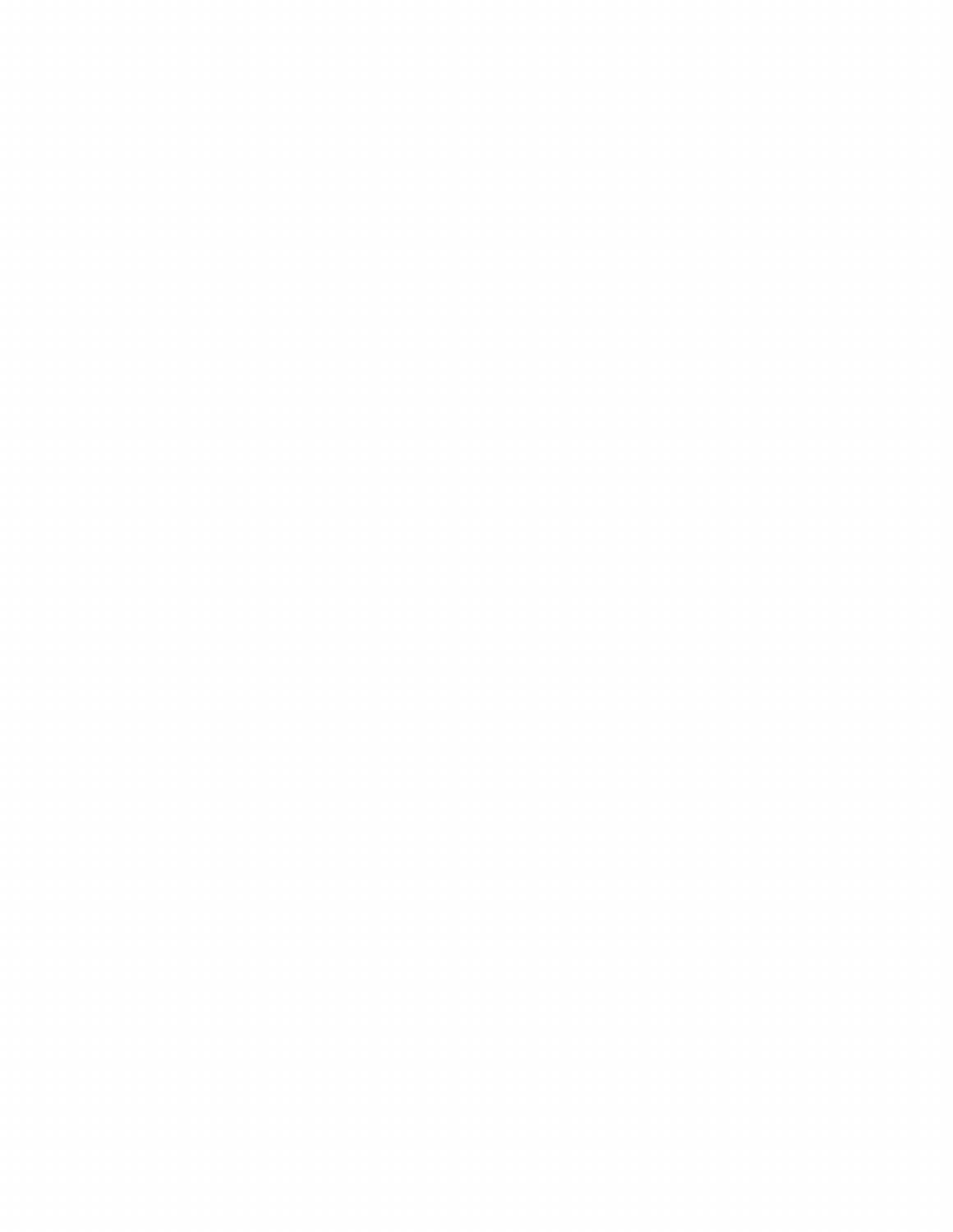#### **Local Consultation**

The Town of Cortlandt and the Village of Buchanan are the only local municipalities to be affected by Peekskill's LWRP. The Director of Planning and Development has notified of The Town of Cortlandt and the Village of Buchanan of all local policies and projects contained in the City of Peekskill LWRP. No problems or need of Town or Village assistance have been noted.

#### **Re2ional Consultation**

Westchester County Department of Planning: The Westchester County Planning Department was notified in the planning stages of the LWRP and has been notified of all changes. The County has also reviewed projects, which were located in the LWRP boundary, which have been implemented since the original draft in 1986.

#### **State Agency Consultation**

The following state agencies have been notified during the development of the LWRP regarding specific projects:

### 1. **Department of Environmental Conservation**

Peekskill Yacht Club

Riverfront Green Development

Central Avenue Flood Control Structure

Proposed Annsville Creek Fishing Pier

Peekskill Landing Redevelopment

### **2. Department of Transportation**

Louisa Street/Route 9 Interchange

Main Street/Route 9 Bridge

### **3. Department of Parks. Recreation and Historic Preservation**

Fleishmann Pier (China Pier)

Riverfront Green Development